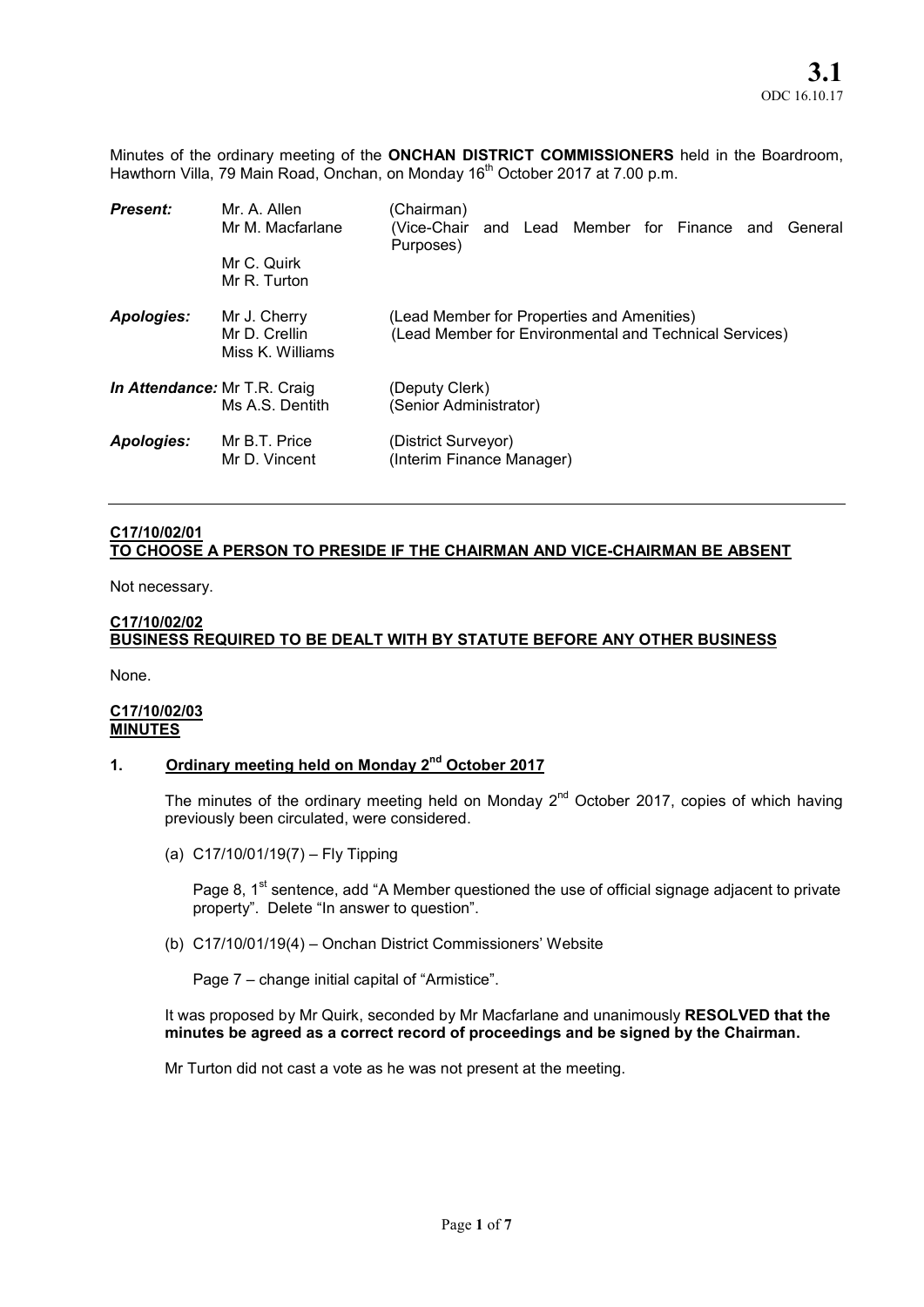### C17/10/02/04 BUSINESS ARISING NOT REFERRED TO IN THE MINUTES OF ANY SPECIAL COMMITTEES

## 1. C17/10/01/19(2) – Parking – King Edward Road et al

Correspondence dated  $9<sup>th</sup>$  October 2017, from the Traffic Technician and Customer Services Supervisor of the Highway Services of the Department of Infrastructure, having previously been circulated, was considered.

Members were disappointed with the choice of wording in the correspondence, and a Member stated that the Commissioners are here to serve the residents and felt that the wording was offensive.

Members referred to the Department suggesting that the Authority could obtain the relevant powers regarding enforcement. This had been previously considered, and Members had agreed that it was not a cost effective use of the Authority's resources.

## C17/10/02/05 BUSINESS EXPRESSLY REQUIRED BY STATUTE TO BE DONE

None.

#### C17/10/02/06 BUSINESS ADJOURNED FROM A PREVIOUS MEETING

# 1. Civic Sunday

After a brief discussion, the Deputy Clerk was asked to check the original resolution which sets the policy for the date of Civic Sunday.

The Chairman requested that the matter be held over to the next meeting of the Board on  $30<sup>th</sup>$ October 2017.

#### C17/10/02/07 PLANNING DECISIONS/COMMUNICATIONS FROM THE DEPARTMENT OF INFRASTRUCTURE PLANNING COMMITTEE

# 1. Plans to the Board

- (a) The following plans were considered by the Board.
	- (i) PA 17/01017 16 Fairfield Avenue, creation of hardstanding to front of property to form off street parking.

It was proposed by Mr Turton, seconded by Mr Quirk, and unanimously RESOLVED that PA 17/01017 – 16 Fairfield Avenue be recommended for approval.

(ii) PA 17/01042 – The Old Toll House, King Edward Road,, Installation of biodisc sewerage treatment plant.

It was proposed by Mr Macfarlane, seconded by Mr Quirk, and unanimously RESOLVED that PA 17/01042 – The Old Toll House, King Edward Road be recommended for approval, subject to a fence being erected around the treatment bank.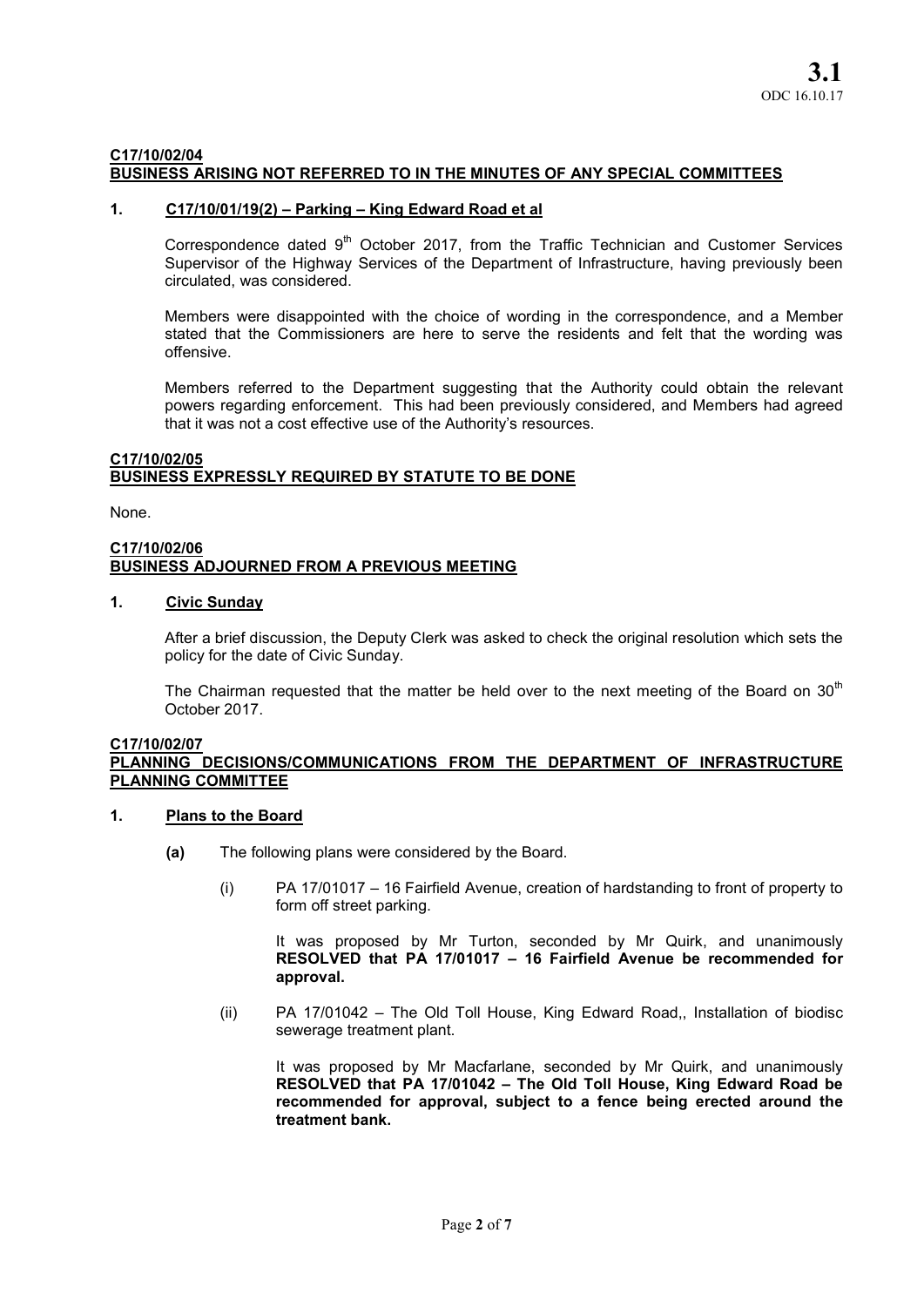(iii) PA 17/01050 – 11 Ennerdale Avenue, Proposed extension above existing garage to form additional bedroom/bathroom.

It was proposed by Mr Quirk, seconded by Mr Macfarlane, and unanimously RESOLVED that PA 17/01042 – 16 Fairfield Avenue be recommended for approval.

(iv) PA 17/01055 – 2 Laurel Avenue, Replacement conservatory roof with lightweight tiles.

It was proposed by Mr Macfarlane, seconded by Mr Quirk, and unanimously RESOLVED that PA 17/01055 – 2 Laurel Avenue be recommended for approval.

(v) PA 17/01059 – 7 Greeba Drive, Replacement conservatory roof with lightweight tiles.

It was proposed by Mr Macfarlane, seconded by Mr Quirk, and unanimously RESOLVED that PA 17/01059 – 7 Greeba Drive be recommended for approval.

# 2. Planning Communications

None.

### C17/10/02/08 FINANCE AND GENERAL PURPOSES

None.

## C17/10/02/09 REPORT FROM THE CLERK OR OTHER OFFICER

### 1. Torchlight Procession

The Chairman spoke with Members regarding difficulty in marshalling the torchlight procession to ensure safety. He also informed Members that Onchan Silver Band were unable to lead the procession this year, and it had been suggested that a display area be created at the Onchan Hub to centre around a Festival of Light.

A Member stated that they would be sorry to see the walk stopped through the Village, and suggested that perhaps core groups could be approached to carry the lit torches which would allow the naked flames to be more controlled.

A Member suggested that other bands be approached to lead the procession.

The Chairman requested that the matter be held over to the next meeting of the Board on  $30<sup>th</sup>$ October 2017.

# 2. Staffing Matter

To be considered In Committee.

# 3. Staffing Matter

To be considered In Committee.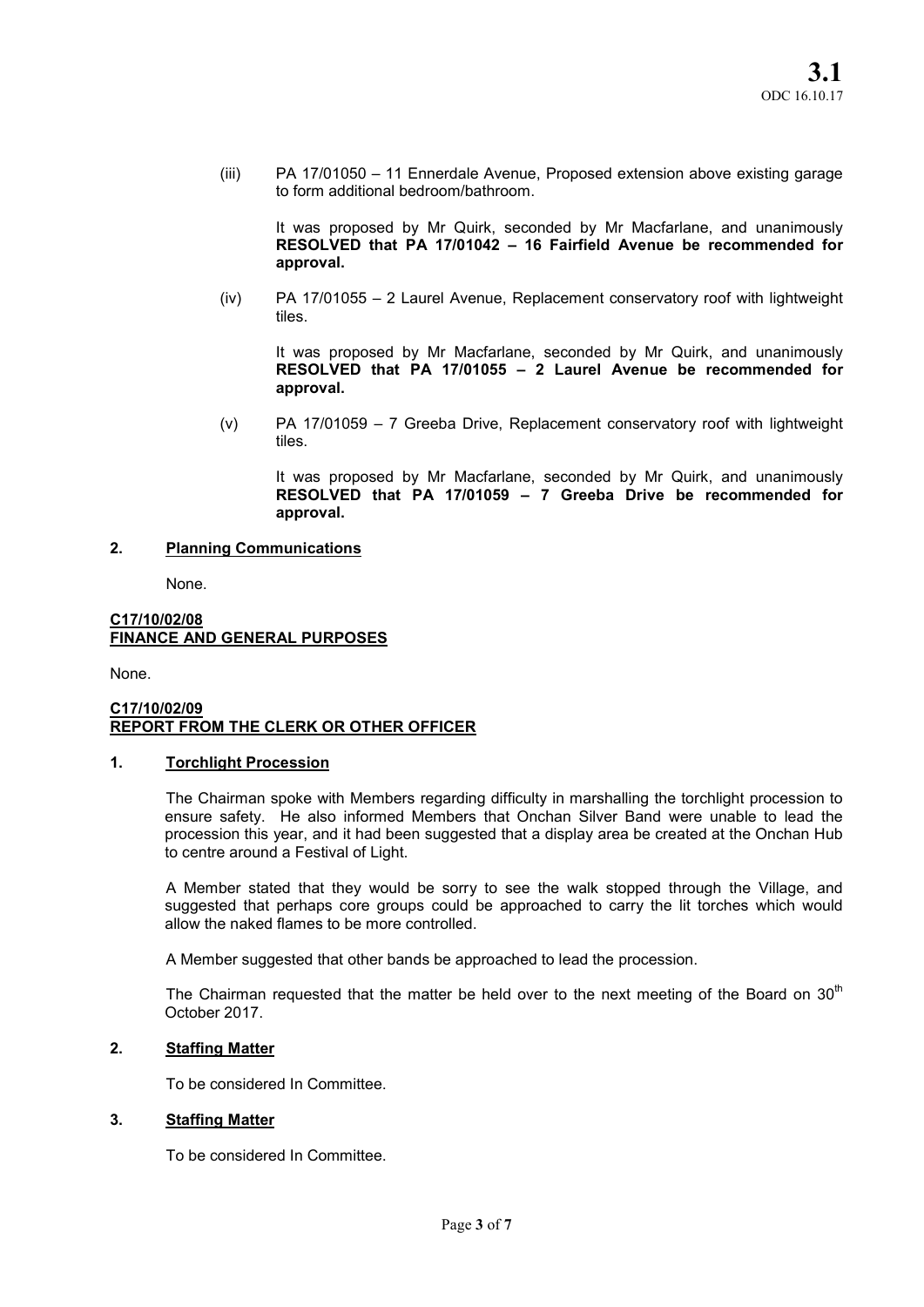## 4. Mission Statement

To be considered In Committee.

# C17/10/02/10 LETTERS, PETITIONS, MEMORIALS AND OTHER COMMUNICATIONS

## 1. Junior Commissioners

Correspondence received from Onchan Primary School dated  $4<sup>th</sup>$  October 2017, detailing an initiative to create Junior Commissioners, which will involve pupils from Lower St Ninian's High School, Ashley Hill Primary School as well as Onchan Primary School. This will is to have children meet with the Commissioners once a term, to share their ideas for improving Onchan's local area and learn about local government, and a chance for Members to seek any feedback or questions.

Members agreed that the Deputy Clerk progress the initiative.

# 2. Andrea Parish Commissioners – Civic Sunday

Letter of invitation received dated  $25<sup>th</sup>$  September, from the Chairman of Andreas Parish Commissioners inviting Members to attend Divine Service in Andreas Parish Church at 11.15 a.m.. The Deputy Clerk advised that the Service would now be held on Sunday 29<sup>th</sup> October 2017. The Chairman indicated his attendance.

# 3. Root and Branch Review of Election Administration

Correspondence received dated  $4<sup>th</sup>$  October 2017 inviting members to a drop in session with the Association of Electoral Administrators on Friday 3<sup>rd</sup> November between 1.30 p.m. and 2.45 p.m. to review all areas of election administration, including registration. Chairman indicated his attendance.

# 4. Port St Mary Commissioners – Celebration of Christmas

Invitation received 10<sup>th</sup> October 2017, from Port St Mary Commissioners to attend the Celebration of Christmas on 1<sup>st</sup> December 2017 at 7.30 p.m. The Chairman indicated his attendance.

#### C17/10/02/11 **QUESTIONS**

None.

## C17/10/02/12 MOTIONS

None.

### C17/10/02/13 ENVIRONMENTAL AND TECHNICAL SERVICES MATTERS

# 1. Christmas Trees

To be considered in Committee.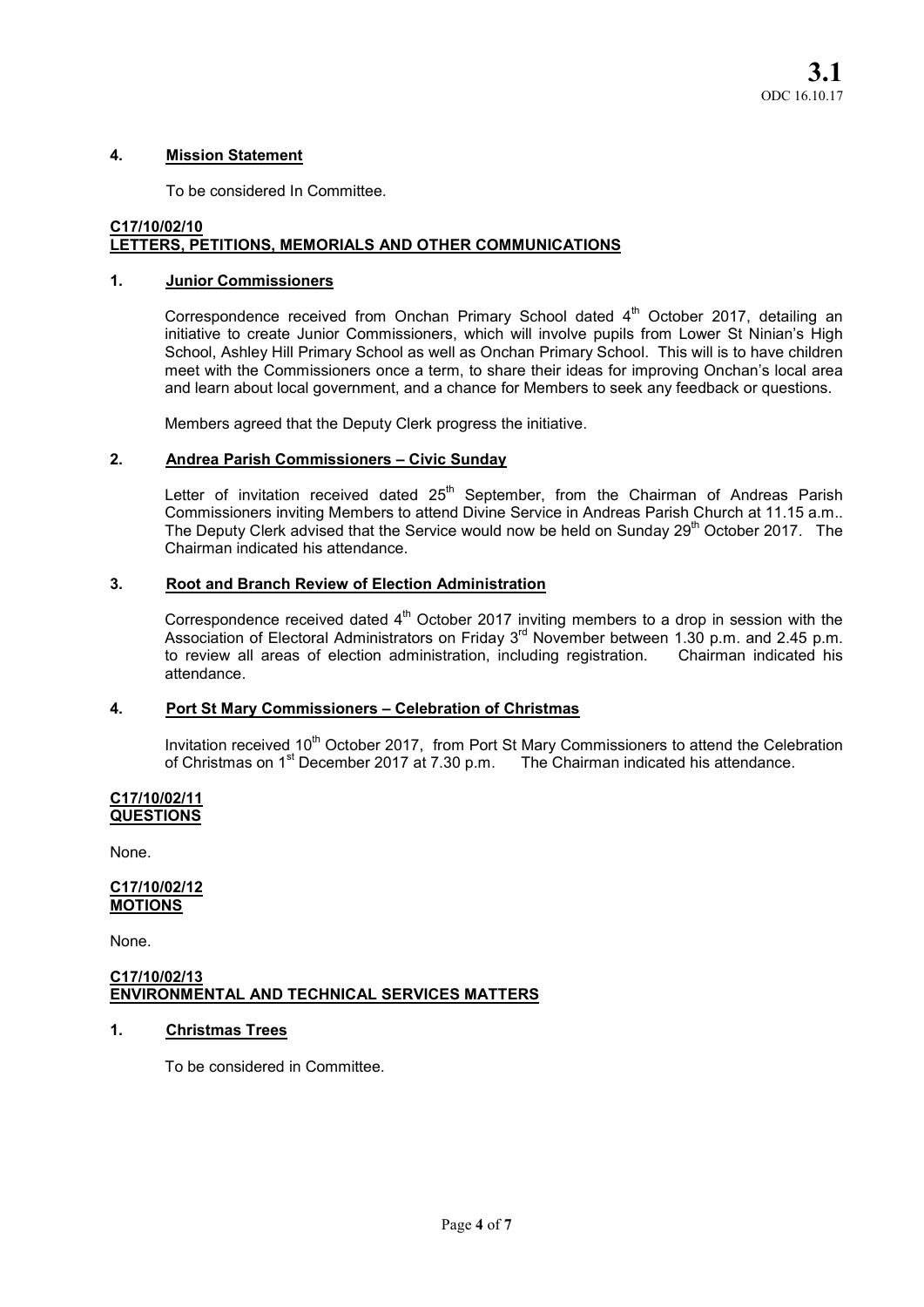# C17/10/02/14 PROPERTIES AND AMENITIES MATTERS

# 1. Commissioners' Surgery  $-3<sup>rd</sup>$  October 2017

No attendees.

# 2. Housing Allocations

To be considered In Committee.

#### C17/10/02/15 CHAIRMAN'S ANNOUNCEMENTS

## 1. Attendances

## 15<sup>th</sup> October - Jurby Parish Commissioners

 The Chairman gave thanks for the hospitality of the Chairman and Members of Jurby Parish Commissioners.

16<sup>th</sup> October - **Onchan Primary School, presentation to IOM Food Bank.** 

- Attended with the Worshipful the Mayor of Douglas and her Mayoress.
- Using the Harvest Theme, donations were received at the School from the children and their families of Onchan Primary School.

# 2. Dates for the Diary

- $\bullet$  17<sup>th</sup> October 2017 IOM Municipal Association
- 20<sup>th</sup> October 2017 2<sup>nd</sup> Onchan Scouts ATM & Awards Ceremony
- 22<sup>nd</sup> October 2017 Ramsey Town Commissioners Municipal Sunday
- $\bullet$  27<sup>th</sup> October 2017 Mayor's Parlour
- 29<sup>th</sup> October 2017 Andreas Parish Commissioners Divine Service
- 7<sup>th</sup> November 2017 Commissioners' Surgery
	- o 2.30 p.m. Heywood Court, Mr Quirk and Mr Allen to attend.
	- o 6.30 p.m. Onchan Hub, Mr Quirk to attend.

## C17/10/02/16 ANY OTHER BUSINESS

# 1. Changing Local Government Legislation

The Deputy Clerk brought the consultation to Members attention and advised that the closing date for submission of responses is 4<sup>th</sup> December 2017.

The Chairman requested that the matter be held over to the next meeting of the Board on 30<sup>th</sup> October 2017.

*The meeting moved over to In Committee - 7.45 p.m. .* 

# C17/10/02/17 REPORT FROM THE CLERK OR OTHER OFFICER

# 1. Staffing Matter

See Staff Minute Book.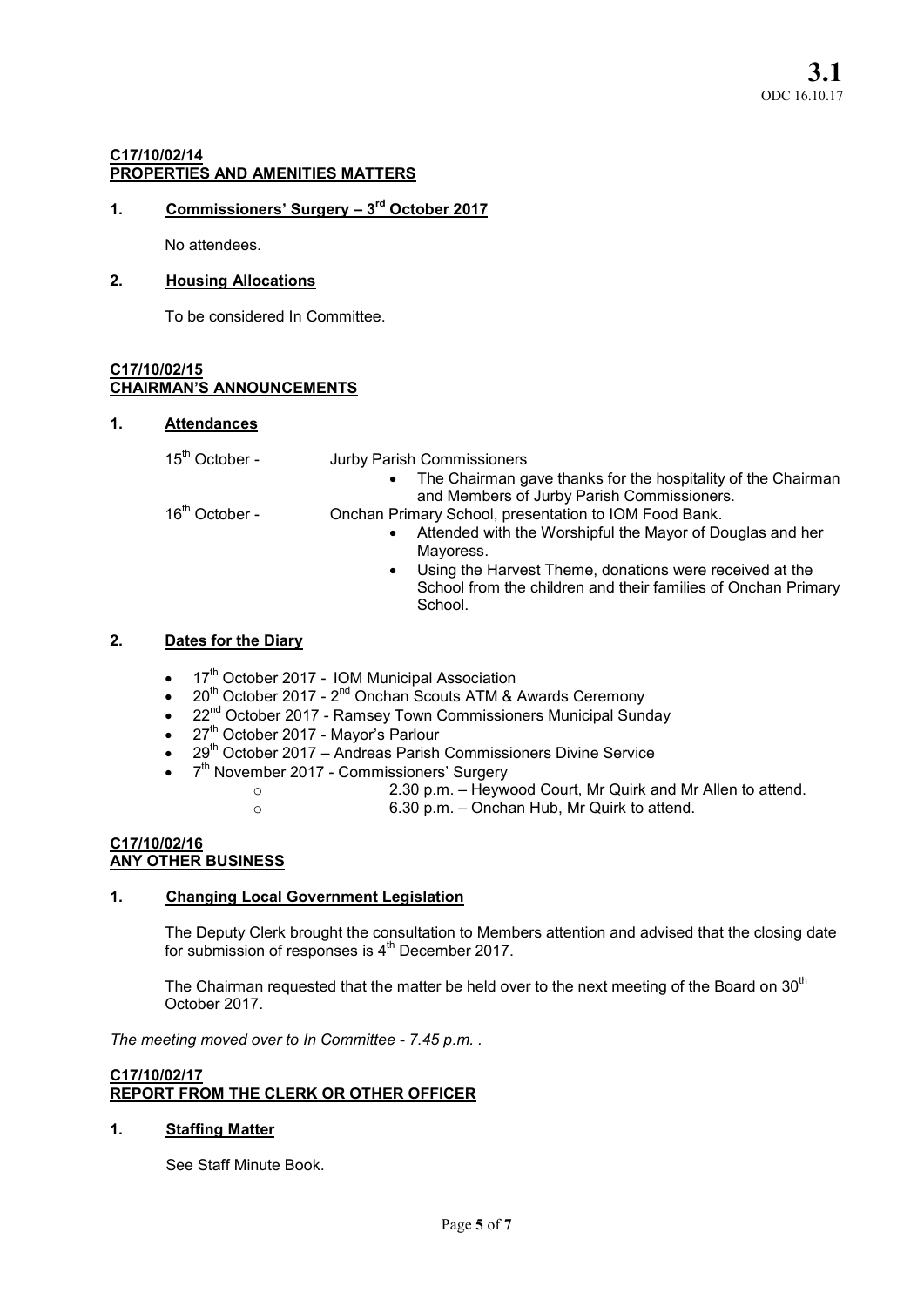# 2. Staffing Matter

See Staff Minute Book.

# 3. Mission Statement

The following matter was considered In Committee and transferred to the public domain.

The Chairman asked Members to identify the shared values of the Authority, so they can be put together in a statement which would be communicated internally and externally. This is basically, what the Authority is hoping to achieve and what Members are striving for.

This matter to be considered at the next meeting of the Board.

# C17/10/02/18 ENVIRONMENTAL AND TECHNICAL SERVICES MATTERS

# 1. Christmas Trees

The following matter was considered In Committee and transferred to the public domain.

The Chairman referred to the previous resolution of charging £20 per Christmas Tree, to include decorative lighting, installation and removal by Commissioners Staff.

The Chairman informed Members that there was budget available to absorb this cost.

Matter to be carried over to the next meeting of the Board.

# C17/10/02/19 ENVIRONMENTAL AND TECHNICAL SERVICES MATTERS

# 1. Housing Allocations

The following matters were considered In Committee and transferred to the public domain.

# (a) 13/55 – 2 Bed House

It was proposed by Mr Macfarlane, seconded by Mr Quirk, and unanimously RESOLVED that HA 3883 be offered the tenancy of 13/55.

# (b) 13/57 – 3 Bed House

It was proposed by Mr Macfarlane, seconded by Mr Turton, and unanimously RESOLVED that HA 3789 be offered the tenancy of 13/57.

(c) E3/05 – 1 Person Ground Floor Elderly Persons Flat

It was proposed by Mr Quirk, seconded by Mr Turton, and unanimously RESOLVED that TS 352 be offered the tenancy of E3/05 – 1 Person Ground Floor EPC